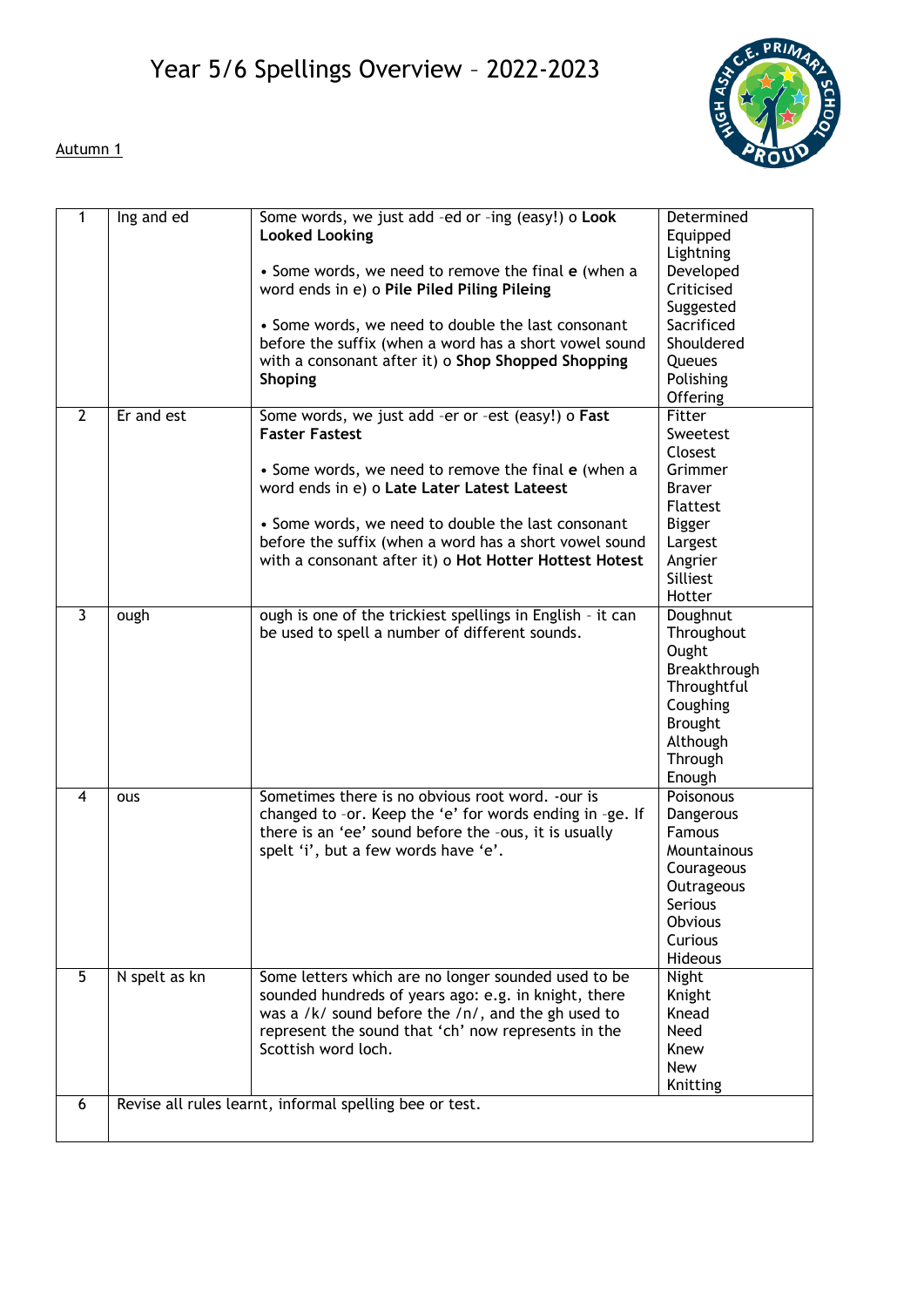| 1                       | tial and cial   | -cial and -tial words are adjectives, they describe<br>things: o Use -cial after a vowel, like after the<br>vowel 'o' in social, 'e' in special, 'i' in beneficial.<br>o Use -tial after a consonant, especially, after 'n'<br>in substantial, essential, and 'r' in partial.<br>-cial is common after a vowel letter and -tial after<br>a consonant letter, but there are some exceptions.<br>Exceptions: initial, financial, commercial,<br>provincial (the spelling of the last three is clearly<br>related to finance, commerce and province).                                  | Facial<br>Special<br>Substantial<br><b>Beneficial</b><br>Confidential<br>Crucial<br>Influential<br><b>Initial</b><br>Financial<br>Commercial      |
|-------------------------|-----------------|-------------------------------------------------------------------------------------------------------------------------------------------------------------------------------------------------------------------------------------------------------------------------------------------------------------------------------------------------------------------------------------------------------------------------------------------------------------------------------------------------------------------------------------------------------------------------------------|---------------------------------------------------------------------------------------------------------------------------------------------------|
| $\overline{2}$          | ive words       | The suffix -ive changes nouns and verbs into<br>adjectives. It adds the meaning "tending to" or<br>"doing" or "being."<br>Often an adjective that ends in -ive comes to be<br>used also as a noun. For instance, the<br>verb execute becomes the adjective executive,<br>which is then used as a noun, as in "She is an<br>executive in a computer company."                                                                                                                                                                                                                        | Executive<br><b>Illusive</b><br>Representative<br>Sensitive<br>Destructive<br>Impulsive<br><b>Talkative</b><br>Affective<br>Invasive<br>Proactive |
| $\overline{\mathbf{3}}$ | Able ible       | This pattern usually changes verbs into<br>adjectives. For example, reverse becomes<br>reversible.<br>o Double up the consonant before the -able to<br>stop the magic e effect if needed: E.g.<br>Forgettable, not Forgetable<br>o Change the y to I before the suffix: E.g.<br>Reliable, not Relyable<br>o Drop the e before the suffix: E.g. Valuable, not<br>Valueable<br>But sometimes we keep the e before the suffix.<br>You must just learn the spelling of these words:<br>Changeable not changable<br>Sizeable not sizable<br>Likeable not likable<br>Nameable not namable | Illegible<br>Responsible<br>available<br>Eligible<br>respectable<br>Incredible<br>comfotrable<br>Reversible<br>Invincible<br>sustainable          |
| 4                       | Ably ibly       | The -ably/-ibly patterns change adjectives ending<br>in -able/-ible into adverbs.<br>o If the root word ends in -able, we use -ably.<br>o If the root word ends in -ible, we use -ibly.                                                                                                                                                                                                                                                                                                                                                                                             | Invetiably<br>Unsuitably<br>Laughably<br>Avoidably<br>Terribly<br>Horribly<br>Sensibly<br>Incredibly<br>Impossibly<br>responsibly                 |
| $\overline{5}$          | Y makes I sound | Some words are spelled with a y but sound like<br>an i.<br>If there is a short I vowel sound in the middle of<br>the word, it may be spelled with a y. Spotting<br>these can be particularly tricky. Children need to<br>learn these as exceptions and spot them when<br>they encounter them in reading.                                                                                                                                                                                                                                                                            | Rhyme<br>Rhythm<br>Physical<br>Symbol<br>System<br>mystery<br>Gymnastics<br>Lyrics<br>Crystal<br>Syrup                                            |
| 6                       |                 | Revise all rules learnt, informal spelling bee or test.                                                                                                                                                                                                                                                                                                                                                                                                                                                                                                                             |                                                                                                                                                   |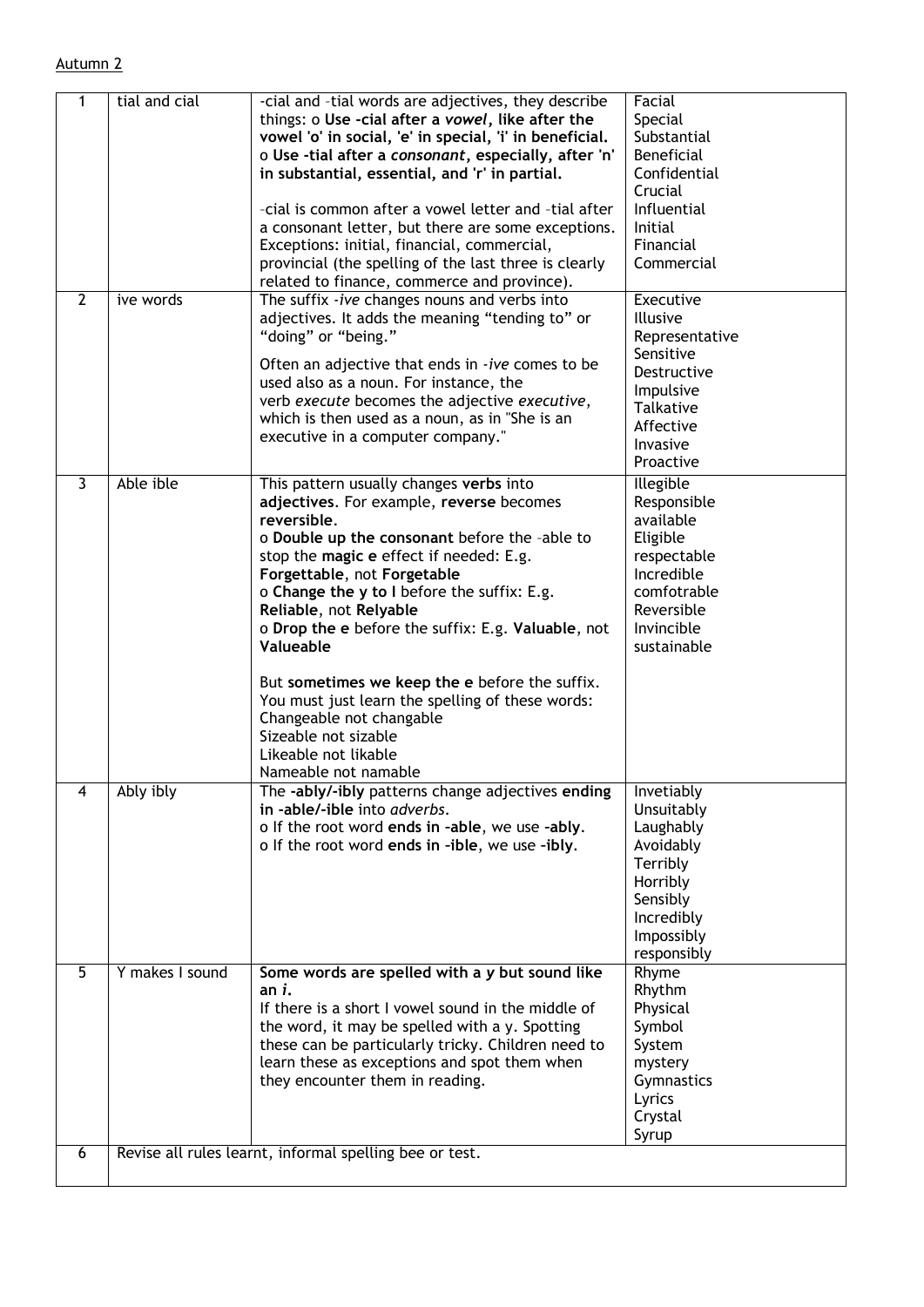## Spring 1

| 1              | I before e<br>exception      | The 'i before e except after c' rule applies to words where the sound spelt by ei<br>is /i:/. Exceptions: protein, caffeine, seize (and either and neither if<br>pronounced with an initial /i:/ sound).<br>When the sound is /ee/, put i before $e$ , unless it follows a $c$ . For all other sounds,<br>use -EI-  unless you know that it's wrong.                                                                                                                                                                                                                                                                                                                                                                                                                                                                    | Achieve<br>Ceiling<br><b>Believe</b><br>Deceive<br>Greif<br>Friend<br>Receive<br>Tier<br>Yield<br>Inconceivable                                              |
|----------------|------------------------------|-------------------------------------------------------------------------------------------------------------------------------------------------------------------------------------------------------------------------------------------------------------------------------------------------------------------------------------------------------------------------------------------------------------------------------------------------------------------------------------------------------------------------------------------------------------------------------------------------------------------------------------------------------------------------------------------------------------------------------------------------------------------------------------------------------------------------|--------------------------------------------------------------------------------------------------------------------------------------------------------------|
| $\overline{2}$ | Ly or ally                   | The -ly suffix changes an adjective (describing word) into an adverb (word that<br>changes the meaning of a verb, adjective or other adverb).<br>Adjective: The Ferocious dog. Adverb: The dog barked ferociously.<br>Children must also know that not all adverbs end in ly (yesterday) and not all<br>words that end in ly are adverbs (muscly).<br>Easy Rules for -ly:<br>• Words ending in a consonant are easy. Just add -ly. Independent + $ly =$<br>Independently<br>• Words ending in -ful are also easy. Add -ly. Beautiful + ly = Beautifully<br>• Words ending in -l, you must add just -ly. Final + ly = Finally<br>. Words with a magic e, we keep the e and add ly! Love $+$ ly = Lovely<br>Trickier -ly Rules:<br>We change the e to y with words that end with [consonant]le (e.g -ble, -tle -<br>ple). | <b>Especially</b><br>Frequently<br>Immediately<br>Sincerely<br>Awkwardly<br>Muscly<br>Ferociously<br>Accidentally<br>Actually<br>Occasionally<br>Beautifully |
| $\overline{3}$ | Augh or<br>ough<br>sounds or | The grapheme 'ough' and 'augh' are very rare spelling variations of the or<br>phoneme, but these words are used very commonly.                                                                                                                                                                                                                                                                                                                                                                                                                                                                                                                                                                                                                                                                                          | Taught<br>Caught<br>Bought<br>Fought<br>Sought<br>Thoughtless<br>Nought<br>Daughter<br>Distraught<br>Fraught                                                 |
| 4              | Eigh or ey                   | Words with the /eɪ/ sound<br>spelt ei, eigh, or ey                                                                                                                                                                                                                                                                                                                                                                                                                                                                                                                                                                                                                                                                                                                                                                      | vein<br>weigh<br>eight<br>neighbour<br>they<br>obey<br>overweight<br>reign<br>sleigh<br>prey                                                                 |
| $\overline{5}$ | plurals                      | Add an s, if end in y add ies, add es if ends in o.<br>Some irregular e.g. men and women.                                                                                                                                                                                                                                                                                                                                                                                                                                                                                                                                                                                                                                                                                                                               | Tomatoes<br>Women<br><b>Babies</b><br>Cherries<br>Parties<br><b>Bisuits</b><br><b>Tables</b><br>Geese<br><b>Flies</b><br>adventures                          |
| 6              |                              | Revise all rules learnt, informal spelling bee or test.                                                                                                                                                                                                                                                                                                                                                                                                                                                                                                                                                                                                                                                                                                                                                                 |                                                                                                                                                              |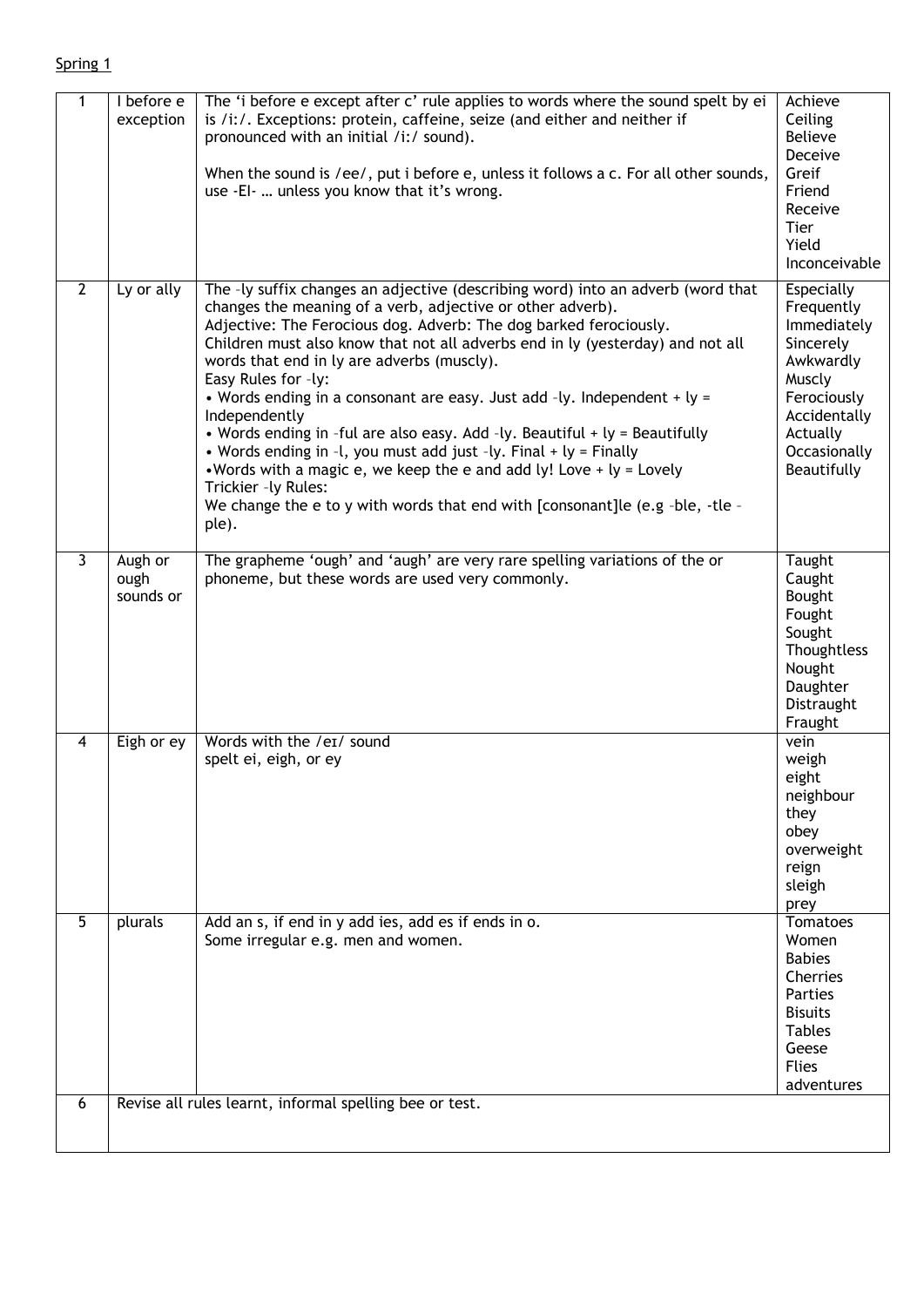| 1              | Gue and que                                                      | Words ending with the /g/ sound spelt '-gue' and the /k/<br>sound spelt '-que.'<br>These words are French in origin                                                                                                                                                                                                                                                                                                                                                                                                                                                                    | Tongue<br>Unique<br>Mosque<br>Antique<br>Intrigue<br>Cheque<br>Vague<br>Rogue<br>Fatigue<br>league                                      |
|----------------|------------------------------------------------------------------|----------------------------------------------------------------------------------------------------------------------------------------------------------------------------------------------------------------------------------------------------------------------------------------------------------------------------------------------------------------------------------------------------------------------------------------------------------------------------------------------------------------------------------------------------------------------------------------|-----------------------------------------------------------------------------------------------------------------------------------------|
| $\overline{2}$ | prefixes                                                         | Like un-, the prefixes dis- and mis- have negative meanings.<br>The prefix in-can mean both 'not' and 'in'/'into'. In the words<br>given here it means 'not'.<br>Before a root word starting with I, in-becomes il.<br>Before a root word starting with m or p, in-becomes im-.<br>Before a root word starting with r, in-becomes ir-.<br>re-means 'again' or 'back'.<br>sub-means 'under'.<br>inter-means 'between' or 'among'.<br>super-means 'above'.<br>anti-means 'against'.<br>auto-means 'self' or 'own'.                                                                       | disagree<br>Misbehave<br>Incorrect<br>Illegal<br>Immature<br>Refresh<br>Submerge<br>International<br>Superstar<br>Antiseptic            |
| لا             | Suffix ation                                                     | The suffix-ation is added to verbs to form nouns. The rules<br>already learnt still apply.                                                                                                                                                                                                                                                                                                                                                                                                                                                                                             | Information<br>Adoration<br>Sensation<br>Preparation<br>Admiration<br>Organisation<br>Position<br>Ambition<br>Imagination<br>revolution |
| 4              | Ch sounds like k                                                 | The ch spelling pattern usually makes the sounds as heard in<br>church. It can also make the k sound (as in bake).<br>These words are usually Greek in origin.<br>The ch pattern can be at the beginning or end of the word.<br>(e.g. chaos or ache)<br>Children need to learn these as exceptions and spot them when<br>they encounter them in reading.                                                                                                                                                                                                                               | Stomach<br>Technician<br>Architect<br>Christian<br>Ache<br>Character<br>Chemistry<br>Orchestra<br>Chemical<br>Scheme<br>Chorus          |
| $\overline{5}$ | Ence or ance                                                     | The suffix -ance or -ence are the same and the<br>difference in spelling is brought about by the vowels<br>that precede them. Use -ant and -ance/-ancy if there is a<br>related word with a $/\text{æ}/$ or $/\text{e}$ sound in the right position; -<br>ation endings are often a clue. Use -ent and -ence/-ency after<br>soft c (/s/ sound), soft g (/dʒ/ sound) and qu, or if there is a<br>related word with a clear / $\epsilon$ / sound in the right position. There<br>are many words, however, where the above guidance does not<br>help. These words just have to be learnt. | Consequence<br>Experience<br>Patience<br>Confidence<br>Difference<br>Endurance<br>Alliance<br>Appearance<br>Tolerance<br>Significance   |
| 6              | Revise all rules<br>learnt, informal<br>spelling bee or<br>test. |                                                                                                                                                                                                                                                                                                                                                                                                                                                                                                                                                                                        |                                                                                                                                         |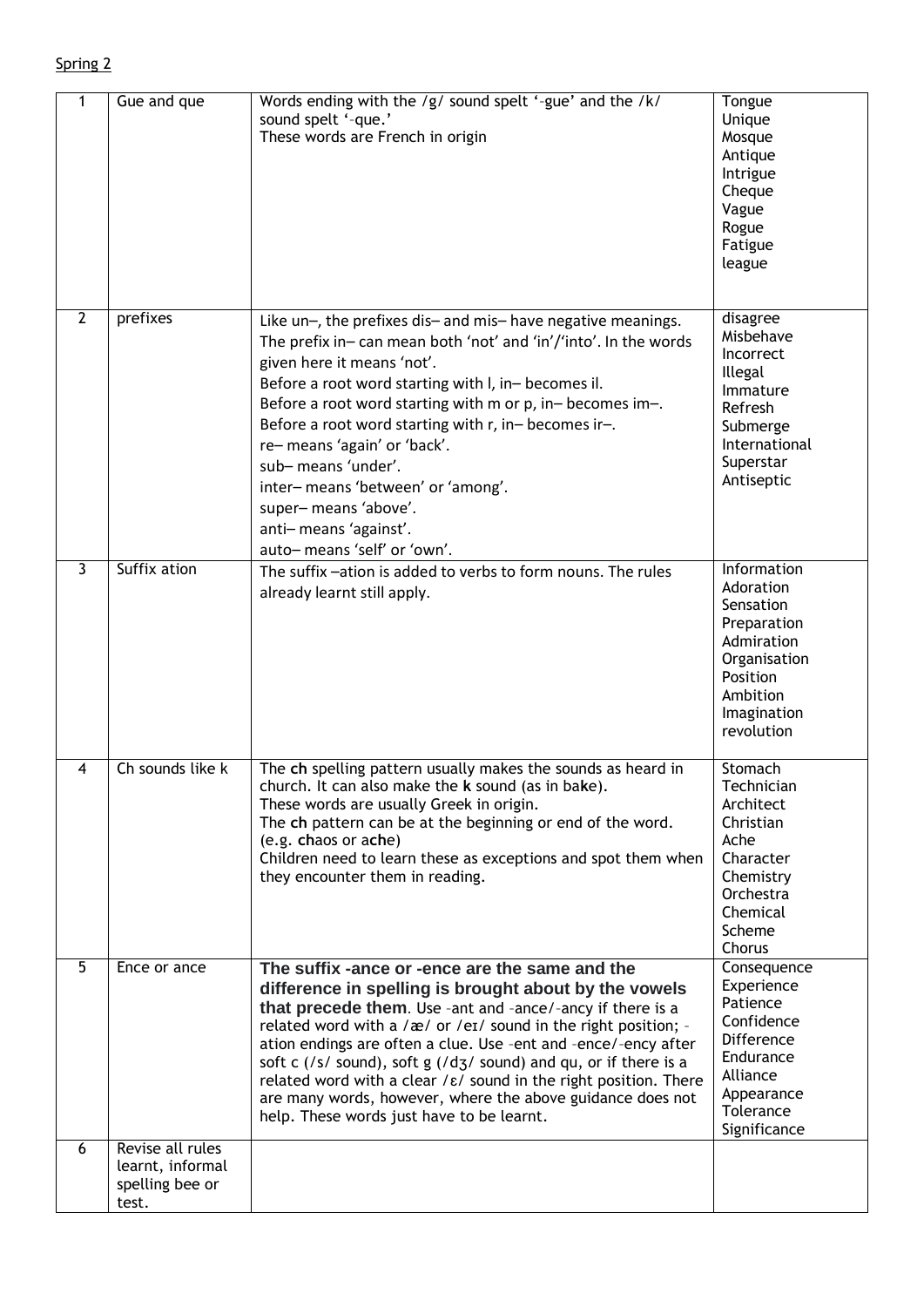## Summer 1

| 1              | -ent, or -ant  | Use -ant and -ance/-ancy if there is<br>a related word with a /æ/ or /eɪ/ sound<br>in the right position; -ation endings<br>are often a clue.<br>Use -ent and -ence/-ency after soft<br>c (/s/ sound), soft $g$ (/d $g$ / sound) and<br>qu, or if there is a related word with a<br>clear $/\varepsilon$ sound in the right position.<br>There are many words, however,<br>where the above guidance does not<br>help. These words just have to be | Immigrant<br>Tolerant<br>Irritant<br>Exfoliant<br>Vacant<br>Resident<br>Indulgent<br>Emergent<br>Tangent<br>Intelliegent |
|----------------|----------------|---------------------------------------------------------------------------------------------------------------------------------------------------------------------------------------------------------------------------------------------------------------------------------------------------------------------------------------------------------------------------------------------------------------------------------------------------|--------------------------------------------------------------------------------------------------------------------------|
| $\overline{2}$ | ge or dge      | learnt.<br>The spelling -dge is used straight after short vowel sounds. After<br>all other sounds it is spelt -ge at the end of words                                                                                                                                                                                                                                                                                                             | Badge<br>Age<br>Huge<br>Change<br><b>Bridge</b><br>Dodge<br>Charge<br>Village<br>Fudge<br>Cage                           |
| $\overline{3}$ | le or el or al | When the ending is a suffix it is al<br>When the ending is not a suffix it is usually le                                                                                                                                                                                                                                                                                                                                                          | Hotel<br>Muscle<br>Available<br>Understandable<br>Unreachable<br>Camel<br>Eagle<br><b>Bridal</b><br>Global<br>Comical    |
| 4              | ch or tch      | If the last 'ch' sound comes after a consonant, the ending is<br>usually ch. Look at these examples - sear- ch, chur-ch. If the final<br>'ch' sound comes after a one-letter vowel, it is usually spelled -<br>tch. For example: fe-tch, ca-tch, pi-tch, wa-tch, dispa-tch.                                                                                                                                                                       | Switch<br>Kitchen<br>Clutch<br>Witch<br>Rich<br>Snatch<br>Which<br>Porch<br>Match<br>Speech                              |
| $\overline{5}$ |                | Revise all rules learnt, informal spelling bee or test.                                                                                                                                                                                                                                                                                                                                                                                           |                                                                                                                          |